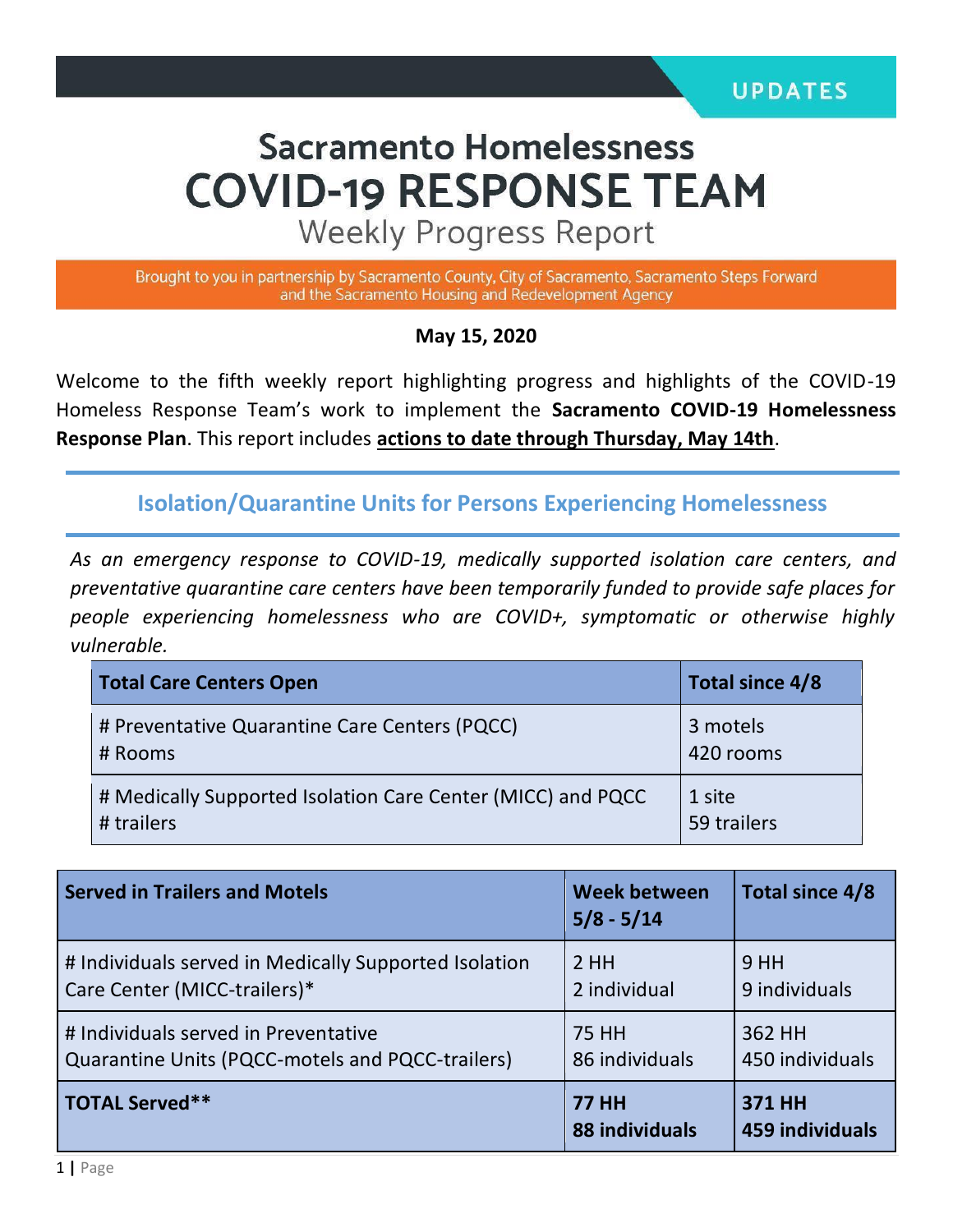*\* MICC-trailers are for COVID-19 positive or Persons Under Investigation, the low number of people being served in the MICC-trailers is a reflection of the low number of COVID-19 positive cases in the homeless population. The use of the MICC-trailers is being expanded, see bullets below for more information.* 

*\*\*Total unduplicated served since 4/8/20 are: 367/455individuals*

- As testing in our largest congregate shelters found no incidences of COVID-19, the Response Team has implemented a plan for mixed-use of the trailers.
	- o 18 trailers will remain reserved for persons experiencing homelessness who have tested positive for COVID-19 and are in need of isolation, and 41 trailers are available for persons who are experiencing homelessness who are a prioritized, vulnerable population in need of quarantine.
- A small number of Registered Nurses from the COVID-19 Medical Assistance and Supply Team (CMAST) will remain onsite to support the MICC-trailers and another number have been diverted to PQCC-motels and will provide onsite support to guests 7-days per week.
- Designated referral partners who are referring into the program include hospitals, Federally Qualified Health Clinics (FQHCs), outreach teams, correctional health, emergency shelters, law enforcement and other homeless service providers.

## **Ensuring Safety and Health for Persons Living Outdoors**

*This strategy is focused around providing coordinated support to people who are unsheltered to remain safely in place per CDC guidance to slow the spread of COVID-19.*

| <b>Sanitation Stations</b>  | Total since 4/8 |
|-----------------------------|-----------------|
| <b>Handwashing Stations</b> |                 |
| l Toilets                   |                 |
| Locations                   |                 |

*\*Placement of stations is dynamic, and equipment may be moved*

| <b>Encampment Activities</b>             | Week between<br>$5/8 - 5/14$ | Total since 4/8 |
|------------------------------------------|------------------------------|-----------------|
| # Meals served through Loaves and Fishes | 1,000                        | 5,600           |
| # Meals served by Sacramento Covered     | 2,000                        | 10,800          |
| # Meals served by volunteer groups*      | 5,969                        |                 |

*\*This is the first week of tracking for meals served by volunteer groups, which includes organizations funded by Donate4Sacramento. We will continue to report on this number.*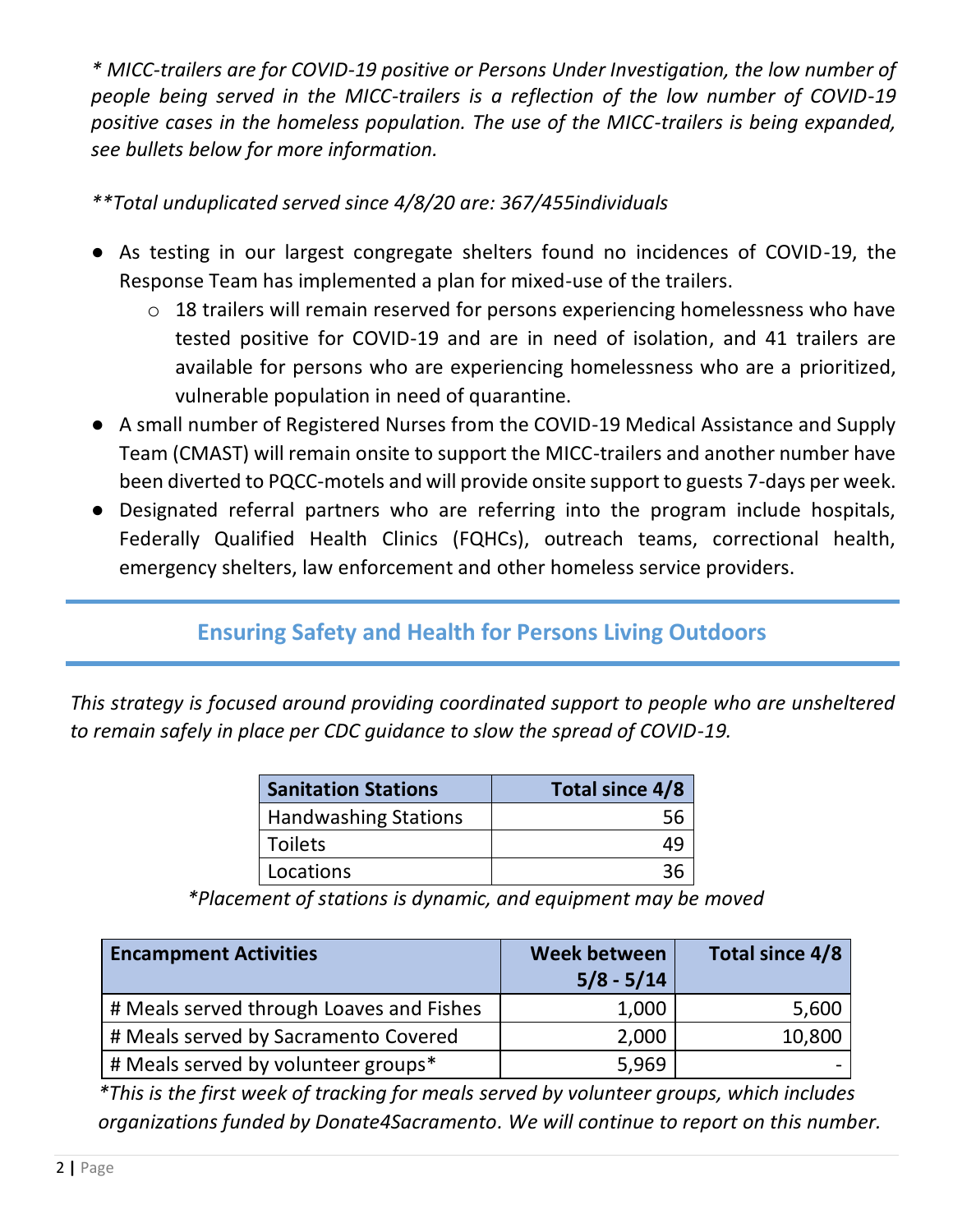| <b>Encampments and Outreach</b>                | Total |
|------------------------------------------------|-------|
| # Designated Outreach Navigators               |       |
| # Encampments Identified with 20+ individuals  |       |
| # Encampments Identified with < 20 individuals |       |
| TOTAL Encampments Identified                   |       |

- A network of 28 volunteer group, 20 groups funded by Donate4Sacramento, have been delivering food and water to encampments. A total of 5,969 meals were delivered this last week. As the network grows, the number of meals provided per week will grow.
- The Response Team is focusing on increasing the amount of drinking water being distributed to people who are unsheltered. Distribution of 1-gallon water containers by a network of volunteers has begun and additional methods for providing water are being assessed now.
- Medical assistance has been provided to 29 encampment areas to date by volunteer medical students from UC Davis Medical School and California Northstate University, local health care providers and a Medical Integrated Health Unit.
- The Department of Health Services provides 200 tests per week to the Joan Viteri Memorial Clinic (JVMC) medical team to test unsheltered people experiencing homelessness.
	- o As of May 15, this all-volunteer team of medical doctors and other healthcare professionals tested 34 persons outside of Sacramento City Hall and all results are negative.
- A private provider of trash removal services has been contracted for clean-up near sanitation station locations and in areas where food is distributed. This COVID related service augments clean-up occurring by the City and County.
- Servicing of sanitation stations is included with the deployment of the stations and will continue.

### **Keeping Existing Emergency Shelters Safe and Operational**

*This strategy ensures that existing shelters can safely remain open following CDC guidelines, moving vulnerable guests into COVID prevention care centers, and continuing to serve the general homeless populations.* 

- County Public Health and Elica Health completed robust COVID testing at shelters with the goal of being able to do widespread testing to ensure the health and safety of shelter guests.
	- o Tests were offered to 398 guests in 8 shelters, of those, 183 consented to testing.